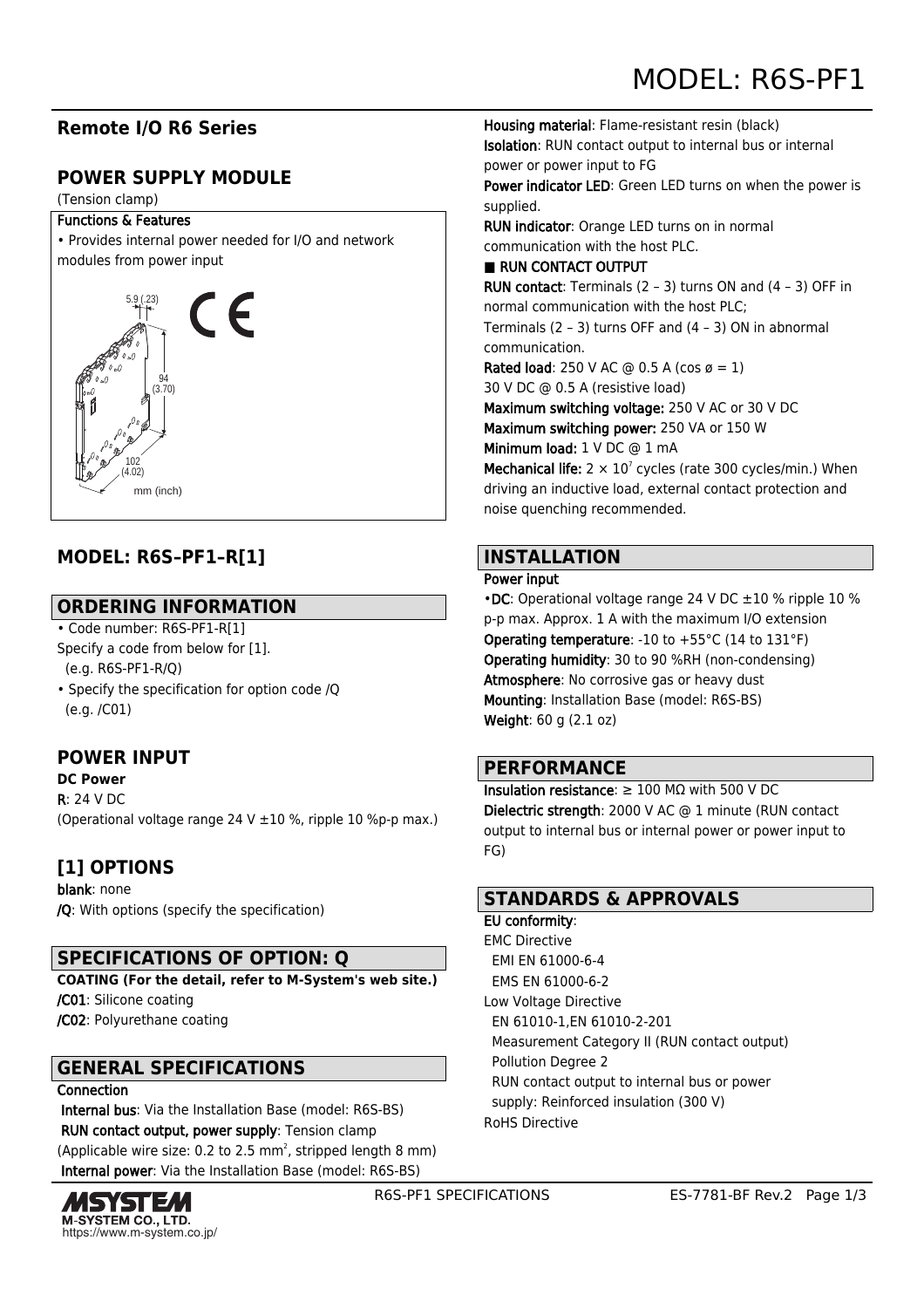### **CURRENT CONSUMPTION**

The network module and I/O modules operate with 24V DC power supply via the power supply module. The total current consumption of the network module and I/O modules is required to be not more than 1 A. If the total current consumption exceeds 1 A, change the combination of I/O modules or reduce the number of I/O modules. R6xSV2 20mA R6xSS2 20mA R6xTS2 20mA R6xTS2A 20mA R6xRS2 20mA R6xDS1 55mA R6xYV2 25mA R6xYS2 45mA R6xDA4 10mA R6xDC4A 20mA R6xDC4B 20mA R6NC1 110mA R6NC3 110mA R6ND1 40mA R6NE1 75mA R6NE2 75mA R6NM1 50mA R6NM2 50mA R6NF1 100mA

#### **EXTERNAL VIEW**

R6NP1 100mA

**(With the cover open)**